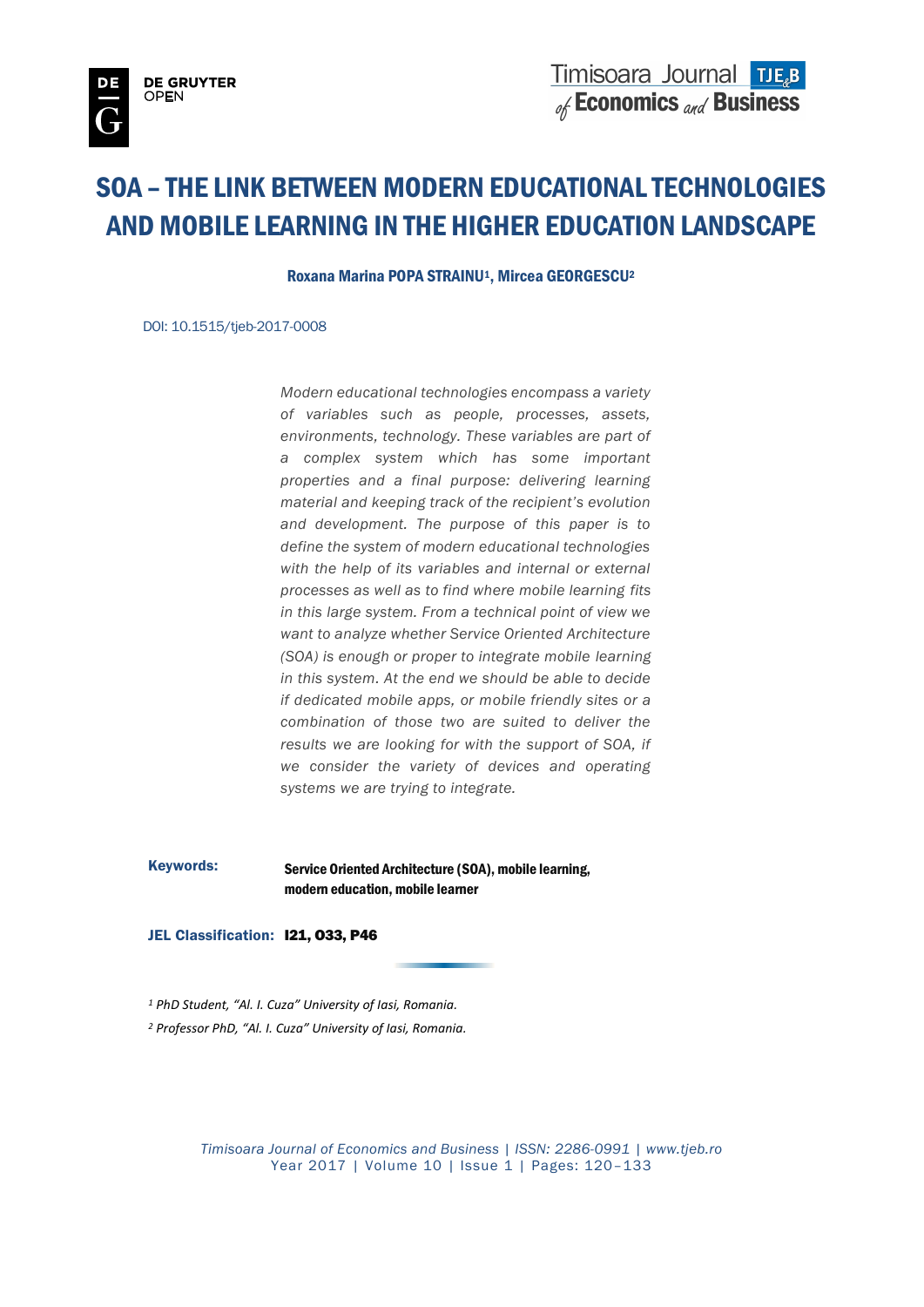#### Popa Strainu, R. M., & Georgescu, M. (2017). *SOA – the link between modern educational technologies and mobile learning in the Higher Education Landscape*

# 1. Introduction

The technology is the most rapidly growing area of interest in the last years. Hart stated that human invention can be conceived as new combinations of previously existing elements. If so, the opportunity for new inventions will increase roughly as a function of the number of possible permutations and combinations of available elements, which means that its increase will be a factorial of the number of elements. Starting from this statement, we can expect a rapidly growing number of technological inventions in any field.

Technology is everywhere and the latest developed devices are way faster and lighter than the ones developed 25 years ago. This means that the human inventions evolved at a high speed, driving new changes in the way people learn, communicate, shop and access information. Beside the advantage of time gained, technology brings the advantage of speed and of communication. Now, Internet is a must, mobile devices are ubiquitous, processors have higher speeds of processing, and information is available anytime and anywhere.

## Defining the system of modern education technologies

Technology is defined as an aggregate of methods, systems and devices which are the result of scientific knowledge being used for practical purposes (Collins English dictionary). The Romanian dictionary (DEX) defines it as a science of methods used in materials processing, or the group of processes, methods, operations used with the purpose to create a certain product. Both definitions use two common terms: methods and processes as the workflow and the purpose (in Collins) seen as product (in DEX). From an educational point of view, the methods and processes represent the processing of existing resources (systems, devices) to provide knowledge and education, which represent the final products. But we argue that technology (meaning only devices) is not sufficient when we want to determine the educational technologies.

As Selwyn points out, when talking about technology in education, the authors only consider the devices: At this point, it is important to note that what is often referred to as "educational technology" is not a single entity, but a diverse array of technological devices and technology based activities and practices. In fact, many discussions of educational technology are focused only on a small number of the various forms of digital technology that are used around the world. Instead, educational uses of digital technology encompass working with most internet-connected computing devices such as laptop, tablet computers, electronic smartboards, smart phones, etc., in the form of virtual learning environments (Selwyn, 2013, p. 6).

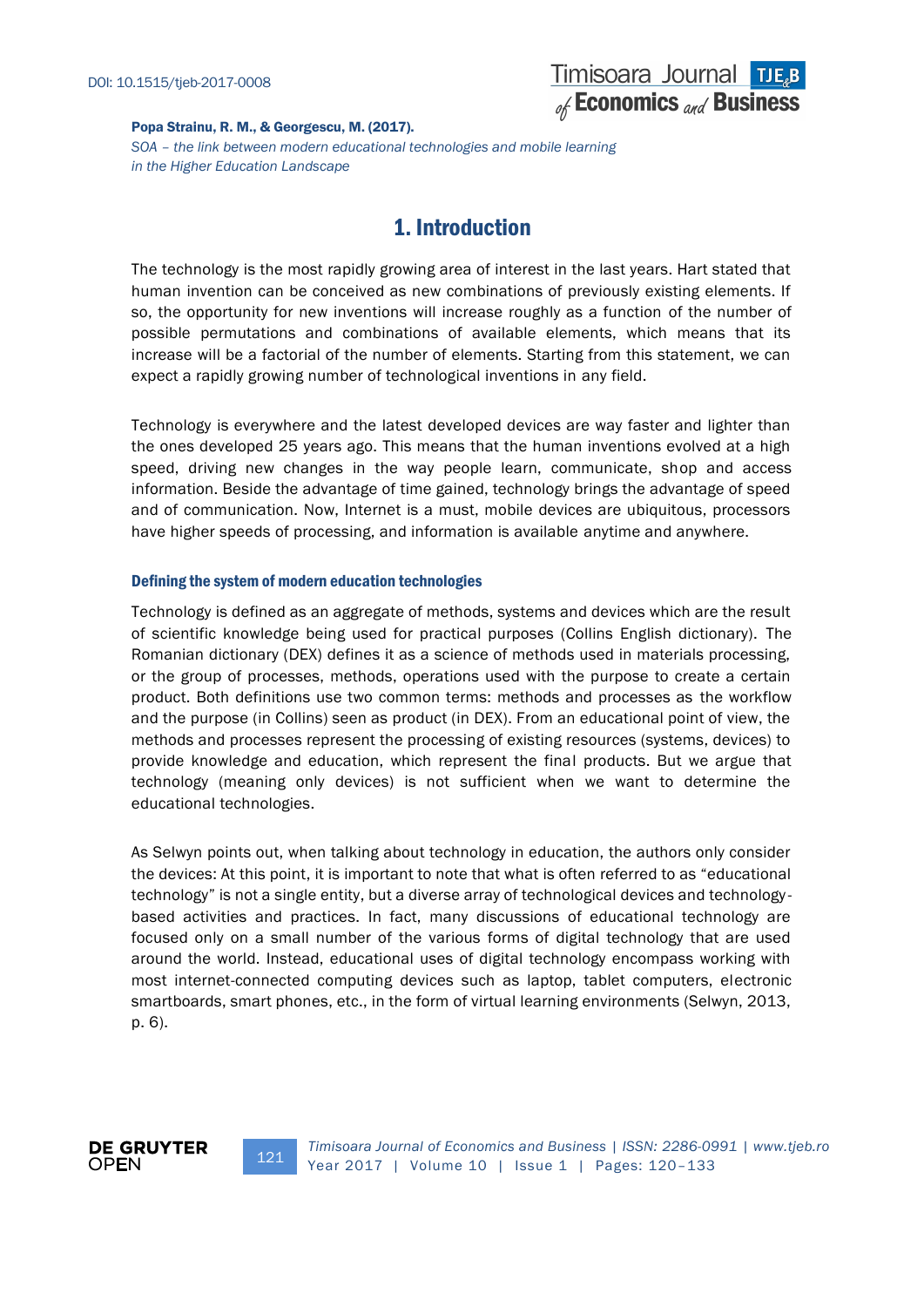*SOA – the link between modern educational technologies and mobile learning in the Higher Education Landscape*

The above developments are blurring the boundaries between what has traditionally been seen as the "built learning environment" and the information and communications technologies that support those spaces. The rapidly emerging models of "technology enhanced learning environments" (TEAL) – first introduced at MIT in 2003 – emphasize that acoustics, furniture, lighting (both natural and artificial), mobility, flexibility, air temperature and security must support the educational technologies being designed for those spaces. The traditional physical elements are technologies as well, but these are increasingly interdependent with ICTs and audio-visual educational technologies. In our view, all of these elements should be integrated under the one heading of "learning technologies" and be considered within the same framework, whether it be budget, design, maintenance or flexibility (OECD, 2010, p. 2).

Technology alongside an education system creates an educational output. Actually the modern educational technologies encompass the intersection between Education, University/Institution and Technology as Figure 1 shows.



#### Figure 1. Where educational technologies emerge

**DE GRUYTER** 

**OPEN** 

Similar concepts, models and laws have often appeared in widely different fields, independently and based upon totally different facts. There are many instances where identical principles were discovered several times because the workers in one field were unaware that the theoretical structure required was already well developed in some other field (Bertalanffy, 1969, p. 34). This is why the systems theory will help us create the borders and a concept of this system, with the help of isomorphism or structural similarities mentioned by Bertalanffy in his book.

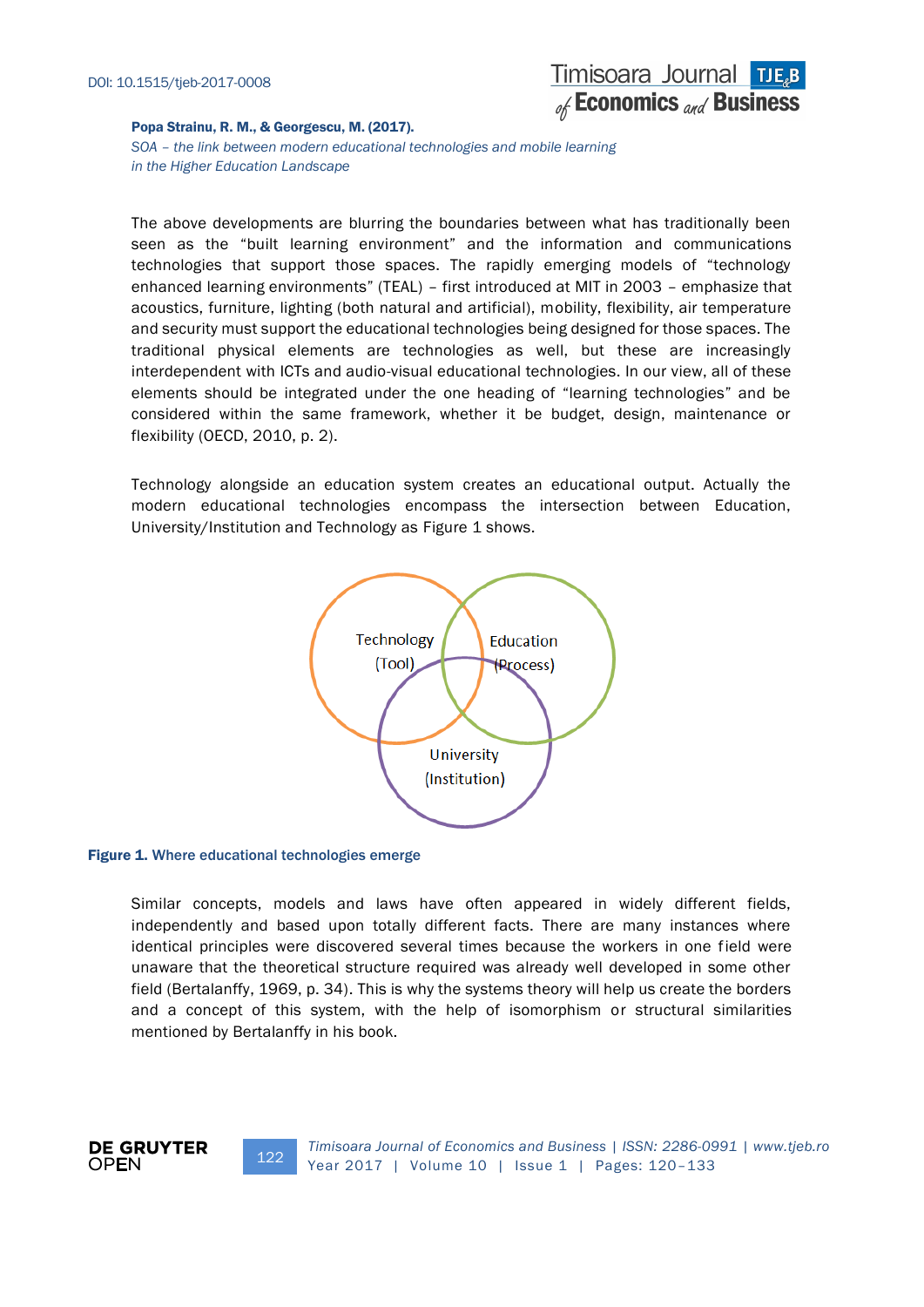*SOA – the link between modern educational technologies and mobile learning in the Higher Education Landscape*

A system can be defined as a complex of interacting elements (Bertalanffy, 1969, p. 55). According to David S. Walonick, a system represents a structure of components which can be analyzed as distinct entities (Walonick 1993, 84). This is why we say that the modern educational technologies represent a complex system, having its own components (subsystems) and processes. Technology (with its own components: hardware, software, communication, etc.) is a component, education is a component and a process at the same time, the university (institution) is a component.

From the general systems theory, we know that there are open and closed systems. By close systems, we can refer to the systems in physics or chemistry, where the system studied is completely closed (Bertalanffy, 1969, p. 32), while a system where an exchange of information exists between the system and the environment is an open system.

Now, using an analogy for an information system (IS), the author David Burgeois identifies six components of an IS:

- Hardware devices: the tangible part of an IS, physical components of the technologies (real system).
- Software: a set of instructions which says to the hardware part what to do. Software is split into operating systems and applications (abstract system).
- Data: a collection of facts, organized data (abstract system).
- Communication: the communication between devices using a physical network (mixed system).
- People: the essential component that uses the entire system (real system).
- The processes: a series of steps used to achieve a specific result (Burgeois 2014, 54).

Because modern education technologies involve mainly information systems as components, along with education as the main process, as well as the institution as the physical environment, we can add a new component to our system: the student. With this new element, the system of educational technologies becomes the one having the components from Figure 2.



123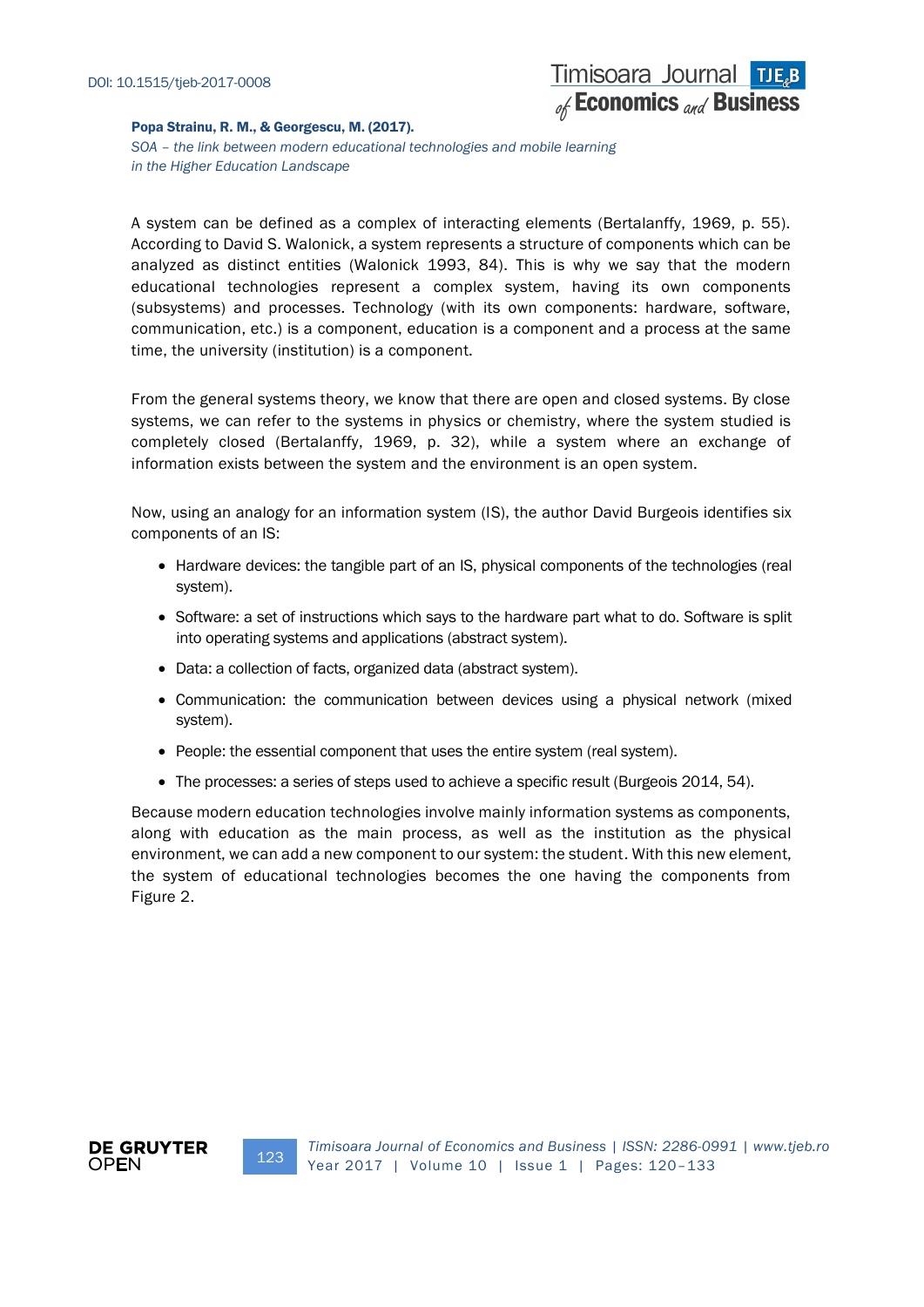# Timisoara Journal TJE<sub>R</sub>B of Economics and Business

## Popa Strainu, R. M., & Georgescu, M. (2017).

*SOA – the link between modern educational technologies and mobile learning in the Higher Education Landscape*



Figure 2. The components of the System of Educational Technologies

We can also say that this system is by its nature an open system, because there is a permanent exchange of information inside and outside the system.

# 2. Aims and objectives of the research

The software systems are now, thanks to the internet and www, interconnected, allowing people to communicate, to exchange information, data, audio, images and video. They are built and designed systems based on web applications principles: exchange of information via a network. Each website represents a web application being built using web technologies.

The main processes which occur in this system are learning and communication. They both are components (or elements) and processes (at the same time) which create motion and exchange of information between the components of the system, outside and inside the system, demonstrating the fact that this is an open system. Each component of a system can be real (tangible part of the system) or abstract (intangible part, such as symbols or concepts), so we can notice from these descriptions that this system has both types of elements.



124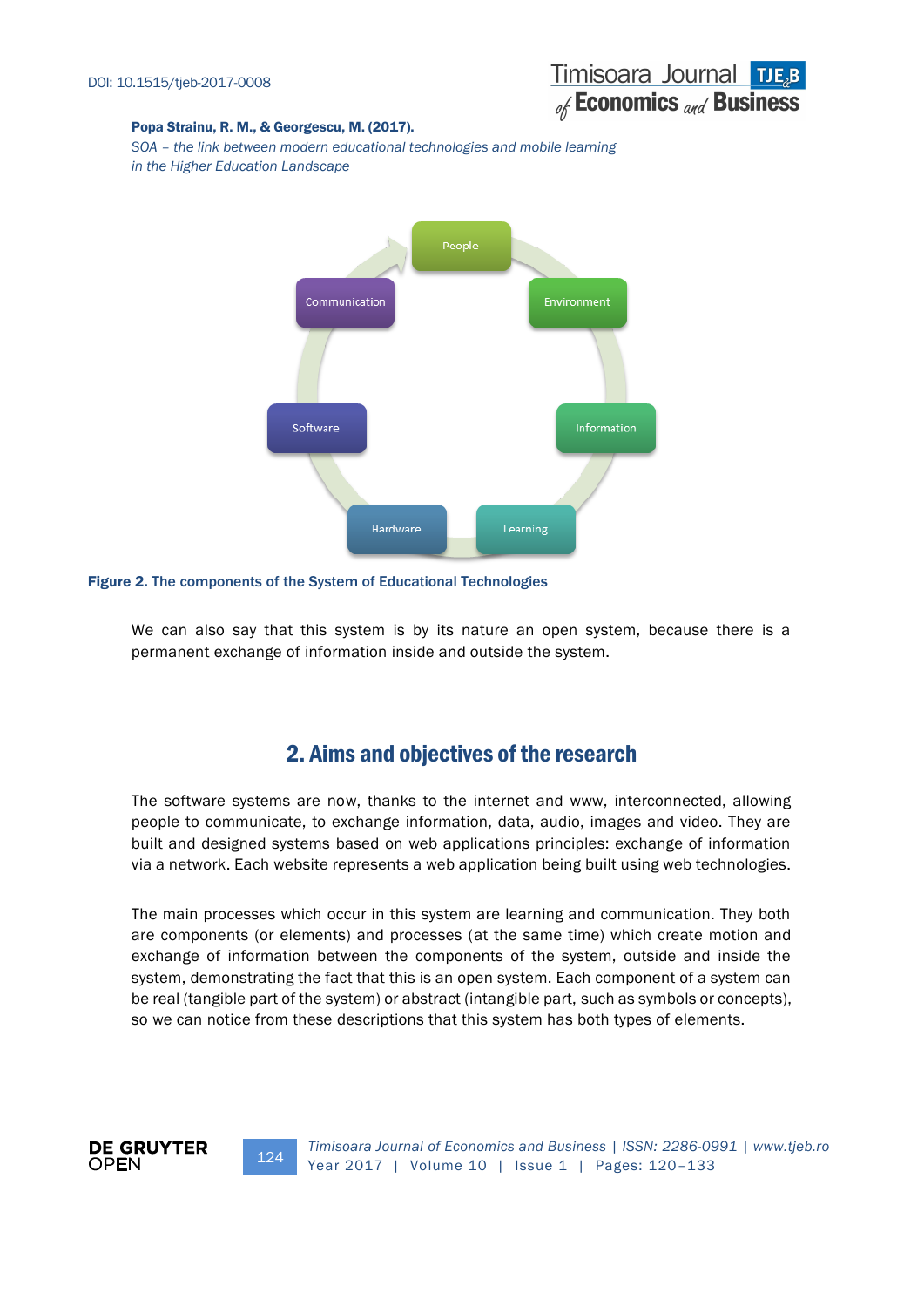

*SOA – the link between modern educational technologies and mobile learning in the Higher Education Landscape*

In this context, the purpose of this paper is to define the system of modern education technologies, because starting from the system's theory concepts, we can state that education technology is a system. Secondly, mobile learning, an important part of education technologies, must be identified as a part of this system, but the question is: is mobile learning a system or a component? Lastly, is-service oriented architecture (SOA) enough to provide the exchange of information between mobile learning as part of the system of modern education technologies and its containing system?

# 3. Research tasks and methodology

To help our research we used Systems theory, to organize concepts, information, data, and processes, into large complex systems. First, a system can be decomposed in smaller individual components which can be analyzed as separate entities. At the same time, between these components, there is an interaction, such as processes or an exchange of information.

Considering the previously mentioned information, the research task resides in the research question formulated as follows: Could SOA be the link between modern educational technologies and mobile learning in the Higher Education Landscape? Is there an orientation of the educational process in Romania towards e/m-Learning educational technologies? In order to answer the above questions and to interpret them, we used an exploratory research methodology which combines direct observation with critical and synthetic analysis supplemented with bibliographical documentation. Thus, we attempted to seize the real situation of students' perception as active participants in the educational process in order to shape the trend that the student academic community in Romania needs to adopt under the circumstances of the current technological challenges.

# 4. Major results: environments in educational technologies

The system of educational technologies (SET) involves, not only IS, but also an environment where these components or subsystems work or exchange information. In this context, we have the physical environment (a building, a room, a park, etc.) where this system resides and exchanges information and a virtual environment where the software component of this system exchanges data. We can say that the physical space can be a containing system for SET and that the virtual environment is subsystem of SET.

In today's interconnected and technology-driven world, a learning environment can be virtual, online, remote; in other words, it doesn`t have to be a place at all. Perhaps a better way to think of the 21st century learning environments is as the support systems that organize the condition in which humans learn best – systems that accommodate the unique learning



125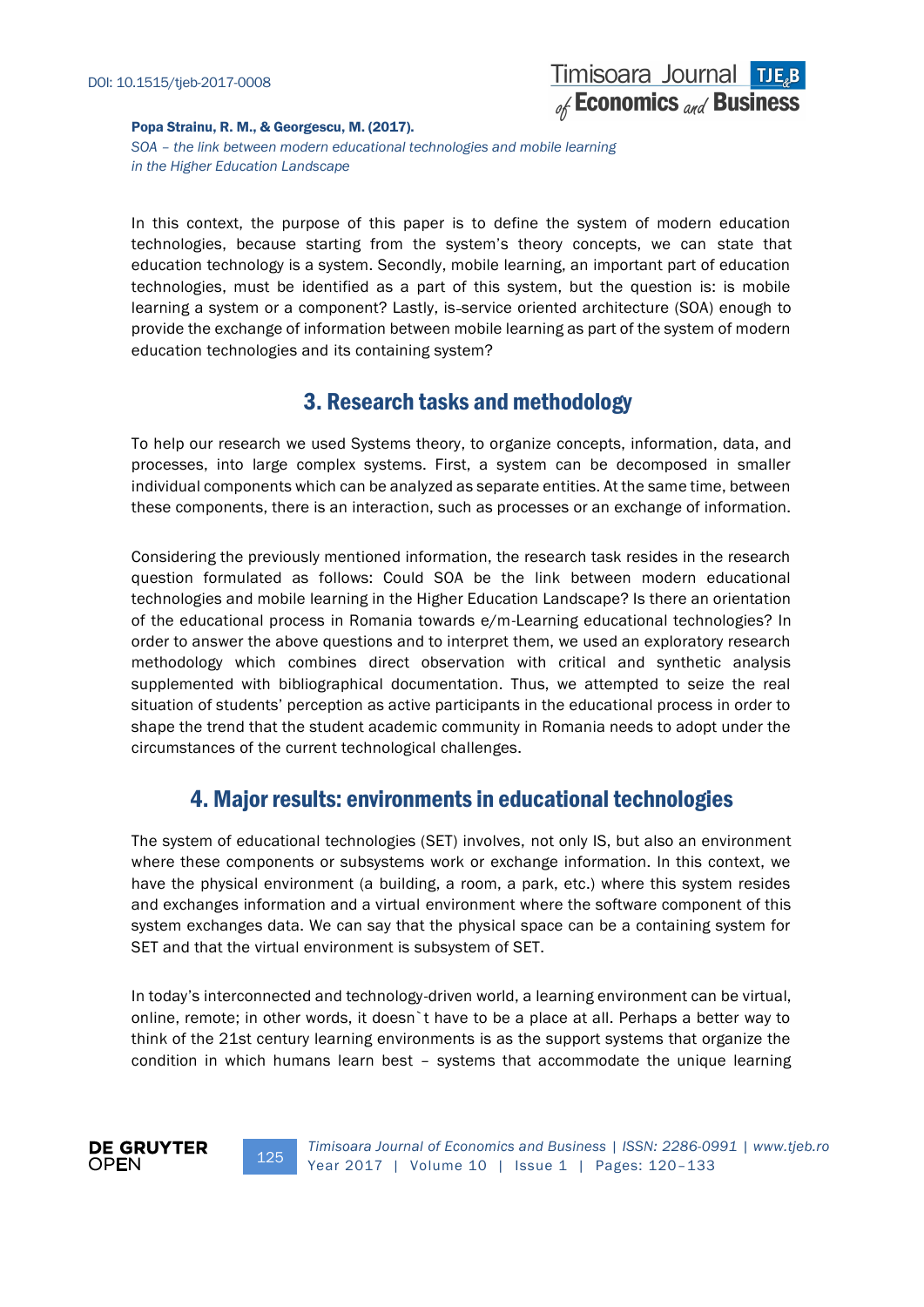

*SOA – the link between modern educational technologies and mobile learning in the Higher Education Landscape*

needs of every learner and support the positive human relationships needed for effective learning. Learning environments are the structures, tools, and communities that inspire students and educators to attain the knowledge and skills the 21st century requires from us all. Technology, space, time, culture, and policy will be discussed separately since it is important to remember that their power is cumulative (Partnership Resource 21, 2009, p. 3)



Figure 3. The PLE informal (left) and formal (right)

126

The environment which contains this system of educational technologies, may be called Master Learning Environment (MLE) and can be the complex of buildings and spaces occupied by education institutions (schools, universities), the physical environment where learning takes place and which is contained by the system of educational technologies (physical spaces, rooms) will be called Learning Environments, while the virtual one can be referred to as Virtual Learning Environment (VLE). One notion which stands out in the literature review of VLE is the term of Personal Learning Environment (PLE). This is a virtual place where the learner can have his/her own privacy, the learning objectives are defined by the school, they have teacher support and it offers collaboration and communication facilities and access to information. Although it may be confused with the term of Learning Management System (LMS), these two are not necessarily the same in this conceptual context. And now, when we have the term of formal and informal in the field of learning, we can extend the meaning of these terms to create two categories of PLEs: formal and informal which can be seen in figure 3.

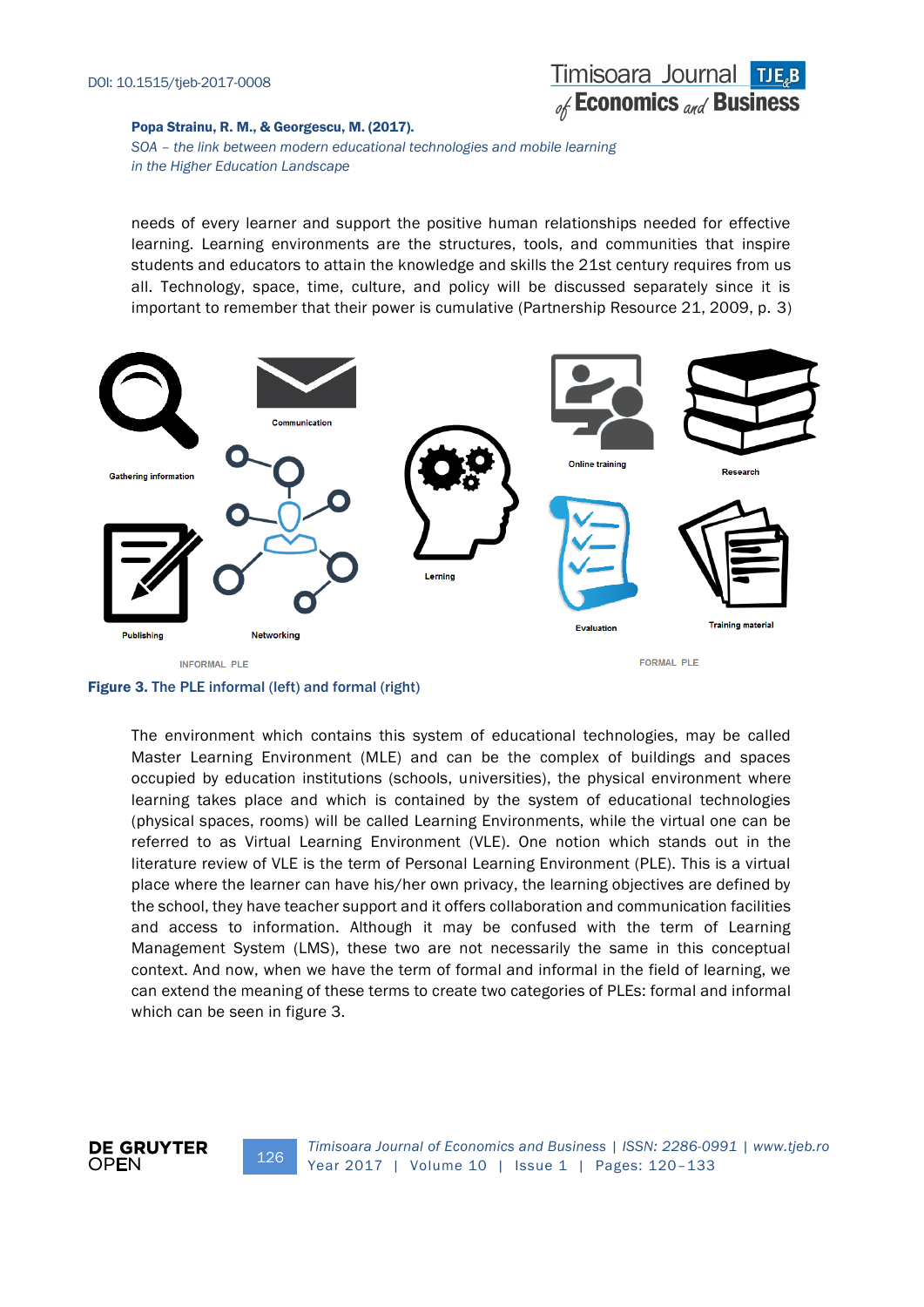*SOA – the link between modern educational technologies and mobile learning in the Higher Education Landscape*



### Figure 4. The System of Education (al) Technologies

We needed this short review and concept constructs in order to emphasize the fact that the software component of a SET may be as well considered a network of PLEs, linked via Internet. The MLE can also be a larger system for the SET, while LE is a component, because it provides the physical space where learning takes place, with the use of technology. After this short review of learning environments, we can have a final conceptual form for STE, which can be seen in the Figure 4.

## Mobile learning – a system or a component?

We start from the beginning with the hypothesis that mobile learning is just a component of the SET, because mobile technology may be considered a subsystem of the whole technology. We want to demonstrate that mobile learning represents a complex system.

First, we need an accurate definition of mobile learning. Mobile learning – or m-learning- can be viewed as any form of learning that happens when mediated through a mobile device and a form of learning that established the legitimacy of 'nomadic' learners (El-Hussein, 2010, p. 5), or any type of learning that takes place in learning environments and spaces that take account of the mobility of technology, mobility of learners and mobility of learning (El-Hussein, 2010, p. 9). It also involves the use of mobile technology, either alone or in combination with



127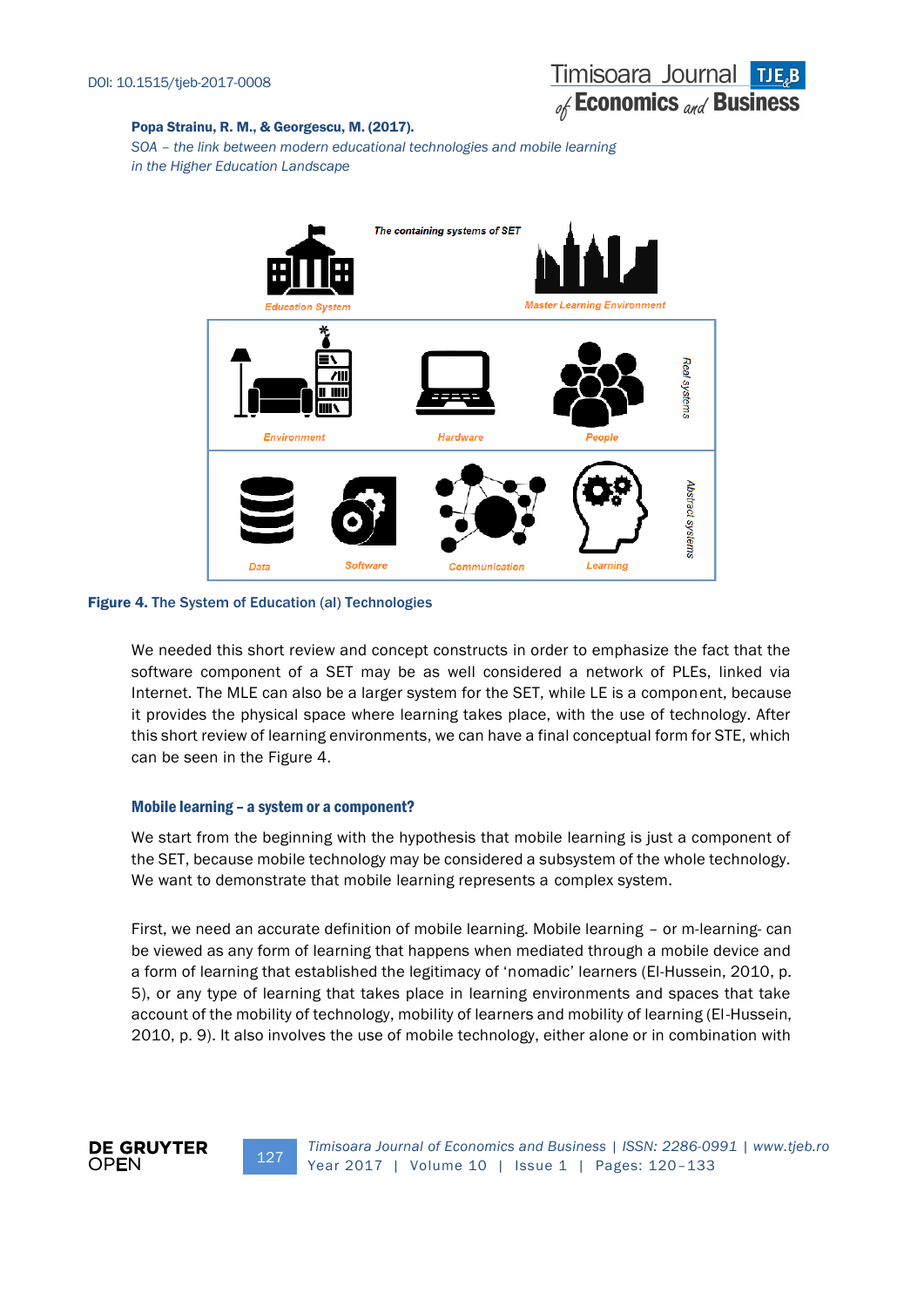*SOA – the link between modern educational technologies and mobile learning in the Higher Education Landscape*

other information and communication technology (ICT), to enable learning anytime and anywhere (Unesco, 2013, p. 6).

But the vast literature of mobile learning takes into account some key variables such as context, interaction, time, space, technology, content or control. By using these variables, we could establish our own definition of mobile learning as a learning process enabled by mobile devices, which can take place in any environment, facilitates the collaboration, content access and delivery, which can be controlled by both the student and the teacher and offers to the ones involved mobility in time and space. Starting from this definition we can extract some key components of this system of mobile learning technologies such as: devices (hardware), software, data, communication, people, the environment and the process of learning. In this case we can state that mobile learning may be considered a system just like the SET and we will use the short term of MLS to further address it in this paper.

## Table 1. The differences between SET and MLS

| The component   | <b>SET</b>                      | <b>MLS</b>                  |
|-----------------|---------------------------------|-----------------------------|
| Environment     | Fixed, mobile                   | Mobile, can be anywhere     |
| Software        | Windows, IOS, Linux, Android    | Android, IOS, Windows Phone |
| <b>Hardware</b> | Laptop, desktop, mobile devices | Only mobile devices         |

If we think to remove this MLS from SET, the last one will continue to function like before, so we can consider that although these systems share the same components or elements, they are not dependent. We consider that MLS is a separate system, with the same structure as SET, and between those two there is a permanent exchange of information due to the communication component. These systems may be seen as adjacent systems sharing the communication element, the data, people and the final objective and process represented by learning. In some cases, the environments are different because they are based on the advantage of user mobility and the software (the operating systems are especially designed for mobile technologies) and the hardware component are definitely different (table 1).

#### Is SOA the link between MLS and SET?

128

As we identified in the last section, MLS and SET share the communication element. This is the main component which triggers exchange of information between those two and ensures the openness of the systems. There is an entire science of communication technology which, in a very large sense, is based on the feedback scheme: a signal, a requester (receptor) and a receiver (effector) (see Figure 5). Because both systems are mostly based on the Internet which is provided by networks (broadband, wireless, 3G, 4G) and new technologies (web

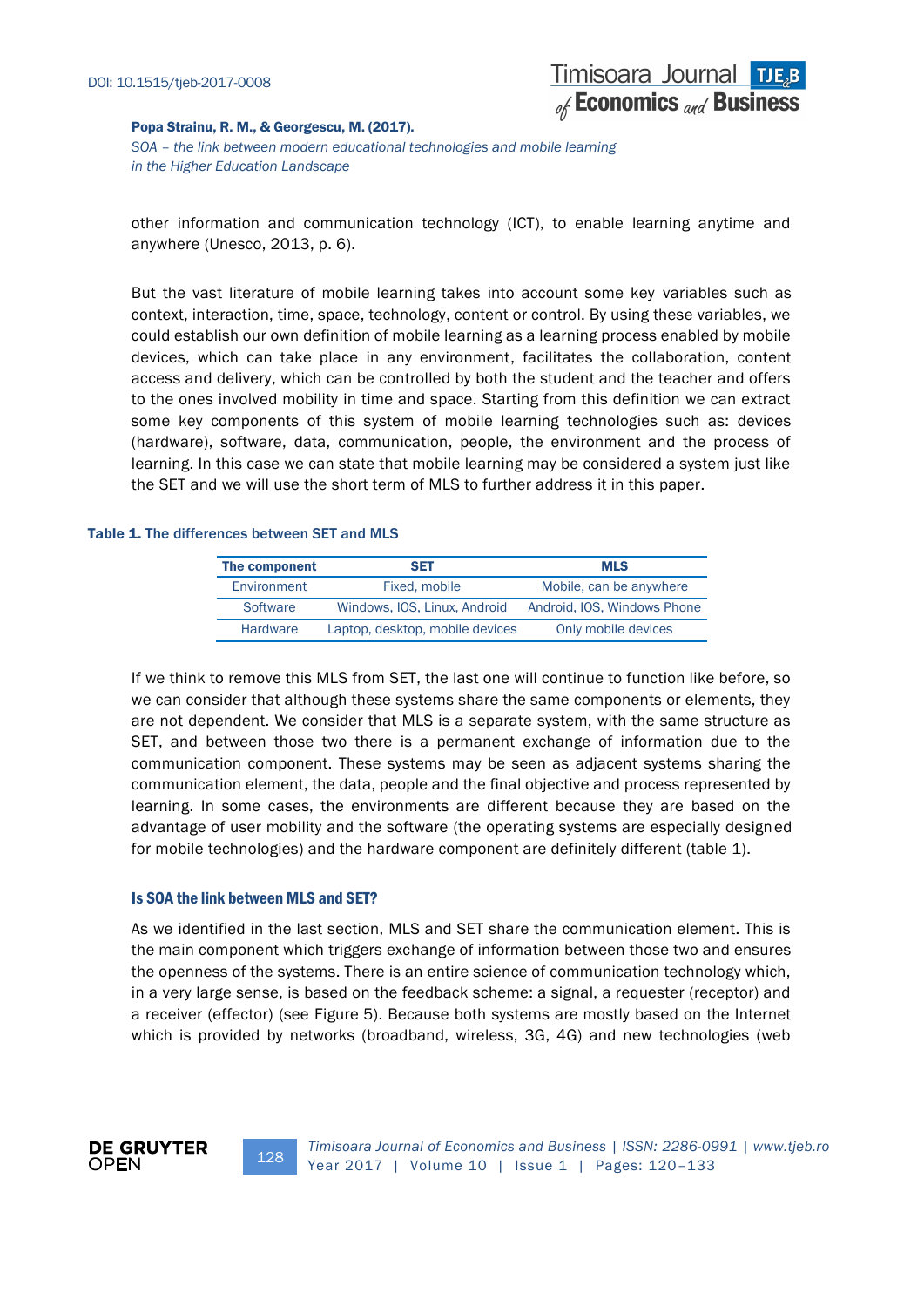*SOA – the link between modern educational technologies and mobile learning in the Higher Education Landscape*

technologies) emerged to support this type of communication and to send/receive data via Internet, the communication system is a vital part of these systems.

From this point we can see that the components (elements) involved in this analysis are the software and communication ones. While the hardware part ensures the infrastructure and the tools necessary to send data between devices (or sender/receiver pairs), the software component is the one that knows how to do this. This means that, in the context of a web application, the data is programmatically sent via Internet to another device (requester) based on a specific request. This is the principle of communication and the base for any web application which provides access to data.



#### Figure 5. The feedback Scheme

In the software architecture, the things evolved from object oriented analysis and design to component based design and finally to service oriented architecture (SOA). Components can be seen as the mechanism to package, manage and expose services (Endrei, Ang, & al, 2004, p. 20) and they are seen by Allen as an executable unit of code that provides physical blackbox encapsulation of related services. Its service can only be accessed through a consistent, published interface that includes an interaction standard. A component must be capable of being connected to other components (through a communications interface) to a larger group.

A service is generally implemented as a course-grained, discoverable software entity that exists as a single instance and interacts with applications and other services through a loosely coupled, message-based communication model (Endrei, Ang, & al, 2004, p. 21). Services are designed without knowing who will be using them. In a service-oriented architecture, applications are built from services which communicate via messages using a process known as orchestration (Rosenberg, 2010, p. 3).



129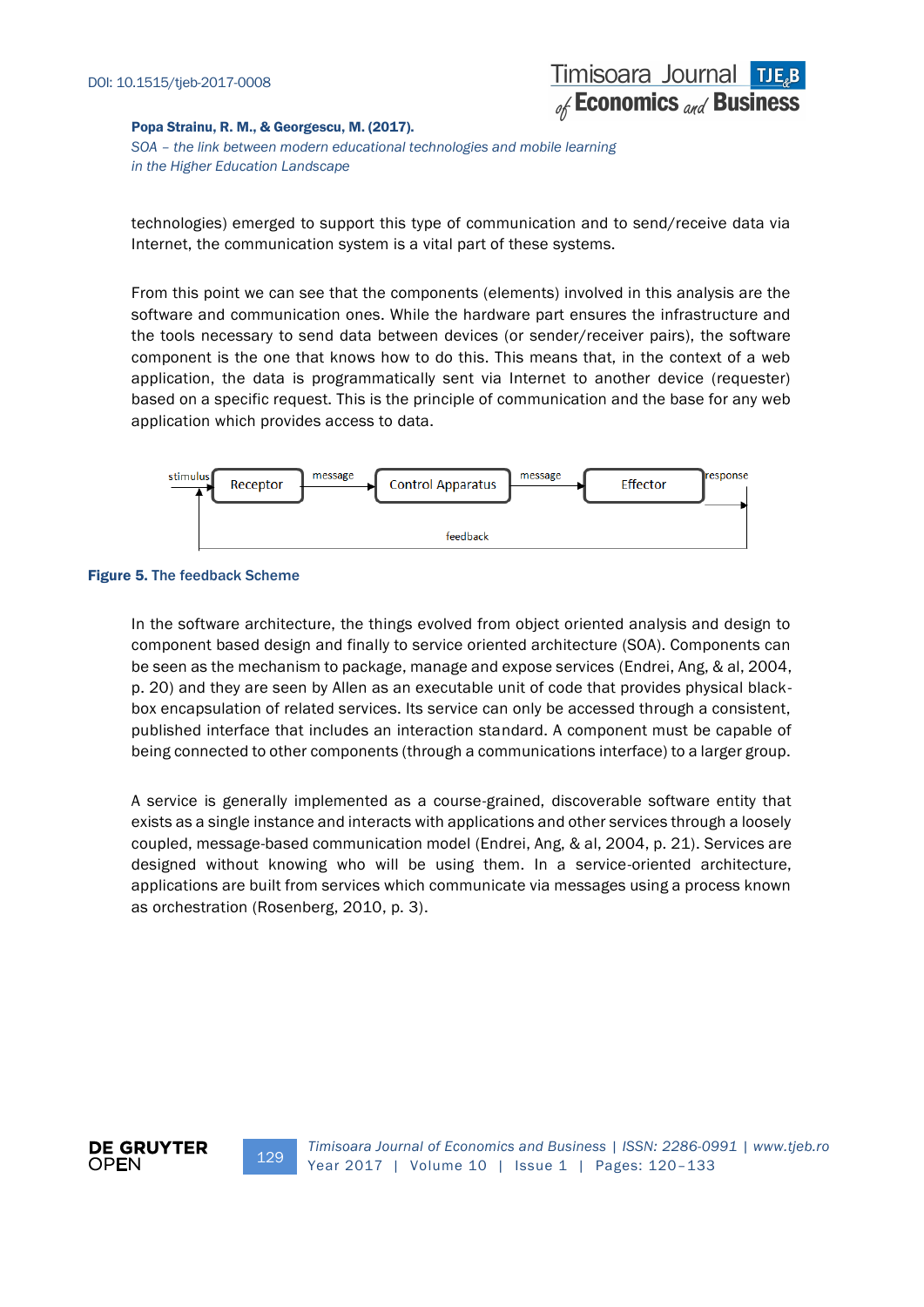*SOA – the link between modern educational technologies and mobile learning in the Higher Education Landscape*



#### Figure 6. SOA Architecture vs Microservices Architecture

#### *Source: Miri, 2016*

SOA is an approach to build complex software systems from a set of reusable services that obey service-orientation principles, which can be built quickly, primarily from existing services. A service that obeys the principles of service-orientation is an autonomous, loosely coupled, and stateless unit of functionality that is made available by a formally defined interface (Rosenberg, 2010, p. 3, Endrei, Ang, & al, 2004, p. 19). SOA is also based on the feedback mechanism, having a requester and a provider. The requester is also known as service consumer. The link between them is mediated by Enterprise Service Bus (ESB) which according to the concept is not a product, but an architectural best practice for implementing a service-oriented architecture (Endrei, Ang, & al, 2004, p. 39) and it behaves as shown in Figure 7.



#### Figure 7. SOA Architecture vs Microservices Architecture

130

#### *Source: Endrei, Ang et al. 2004, 39*

With the description of a PLE from the section above (Environments in educational technologies), we can see that from the entire software system to the specific PLE, software components exist. If we analyze the functionalities of a PLE, we can even identify some basic

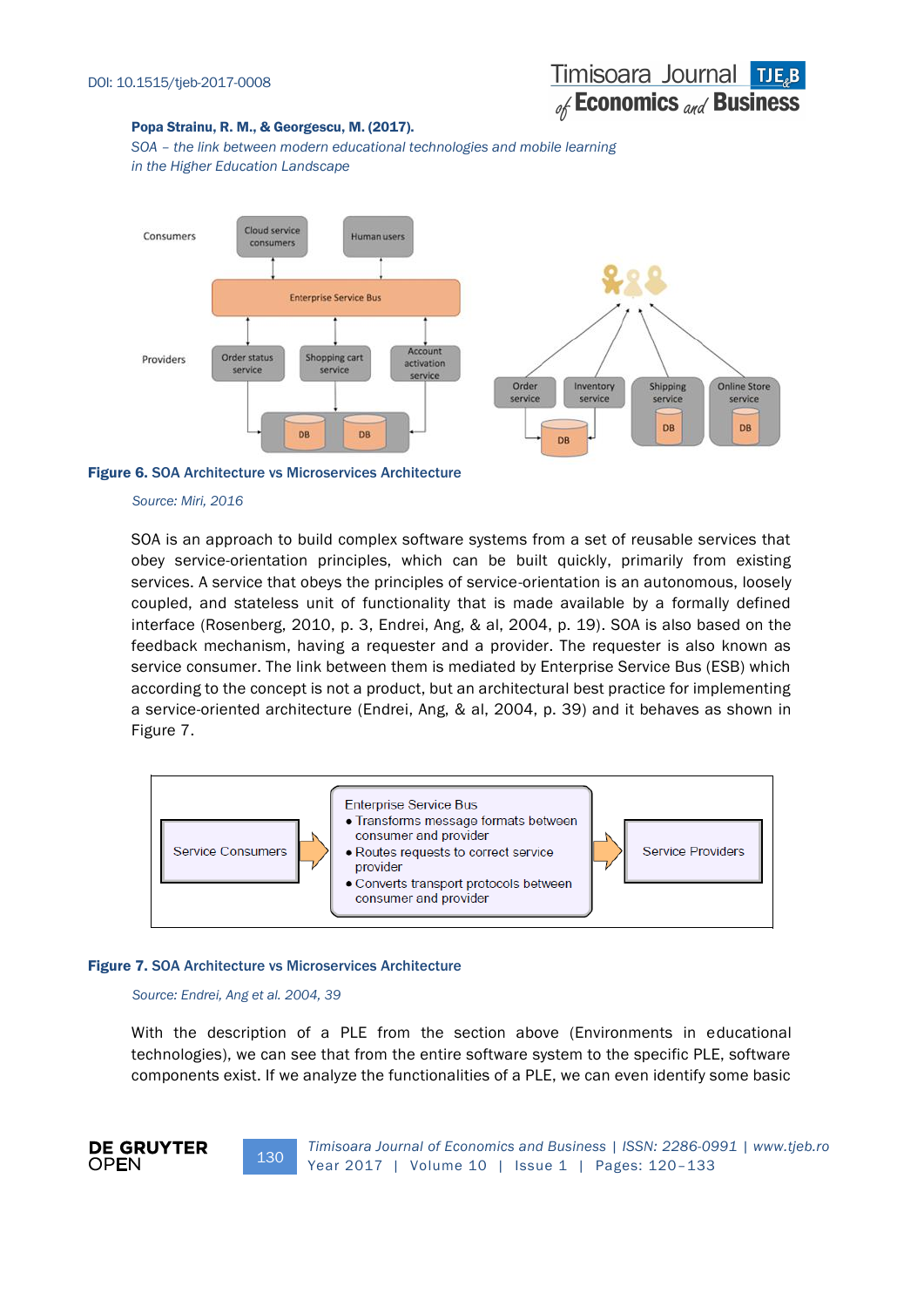*SOA – the link between modern educational technologies and mobile learning in the Higher Education Landscape*

components of a conceptual web based application: a component for networking, one for accessing the materials, others to enable data publishing, communication, and components for online training, research, evaluation. These can be seen as independent software components which expose services.

There is also the notion of Microservices architecture (see Figure 7), which presents some different aspects when compared to SOA:

- In both architectures, each service unlike a monolithic architecture has a certain responsibility. Thus, services can be developed in various technology stacks which bring technology diversity into the development team. The development of services can be organized within multiple teams, however, each team needs to know about the common communication mechanism in SOA.
- In microservices, services can operate and be deployed independently of other services, unlike SOA. So, it is easier to deploy new versions of services frequently or scale a service independently.
- In SOA, services share the data storage while each service can have an independent data storage in microservices. Sharing data storage has its pros and cons. For example, the data can be re-used between the different services. This will foster stronger dependency and tighter coupling within services.
- Last but not least, the main difference between SOA and microservices lies in the size and the scope. Microservice has to be significantly smaller than what SOA tends to be and mainly is a small(er) independently deployable service. On the other hand, a SOA can be either a monolith or it can be comprised of multiple microservices (Miri, 2016).



Figure 8. Consumers (blue), providers (red) and ESB inside SET and MLS

131

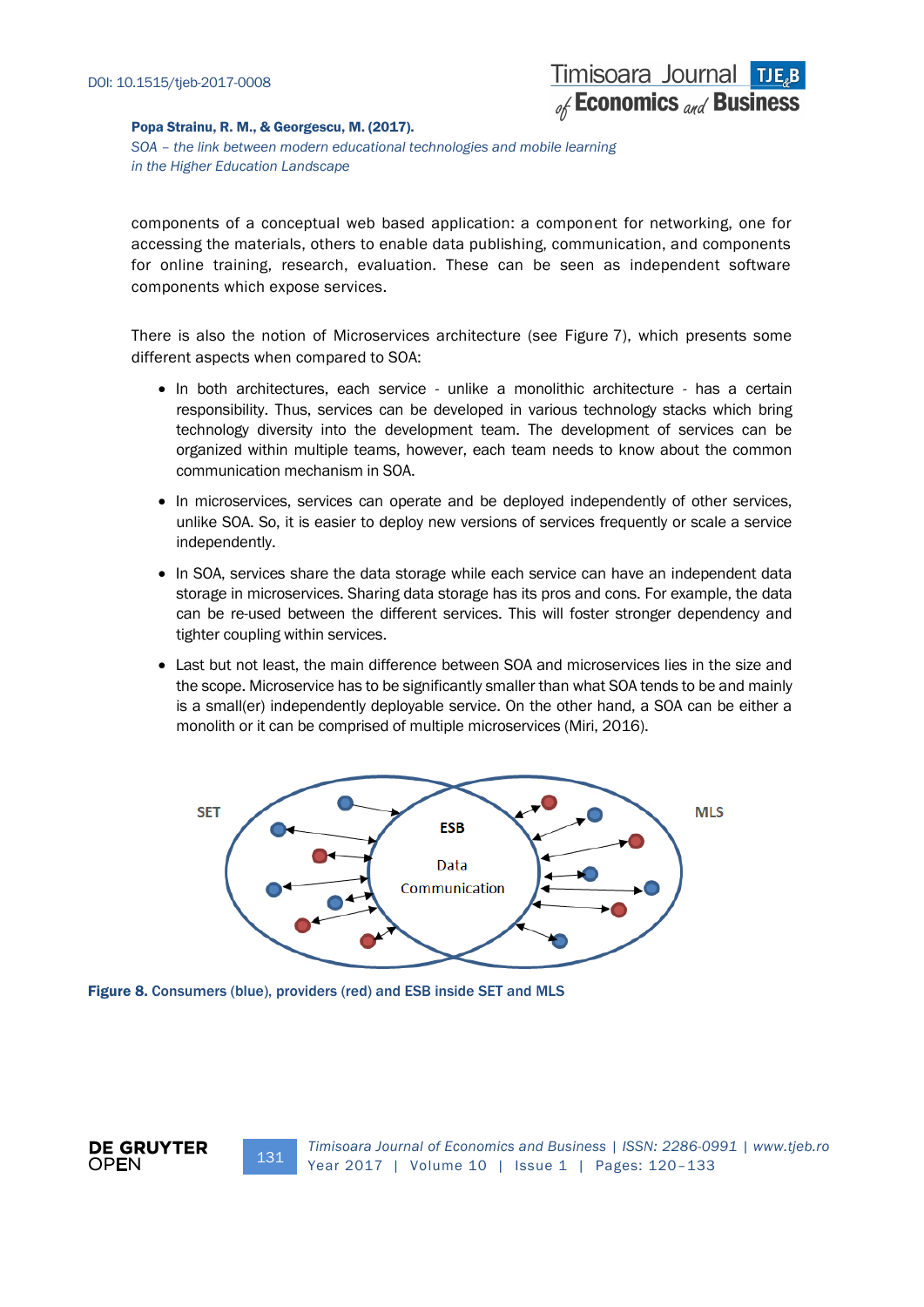*SOA – the link between modern educational technologies and mobile learning in the Higher Education Landscape*

We actually needed an architectural model which produces a robust and modern integration between customers and suppliers at business level and also a technological integration of the database, web services and client application (Dospinescu, Perca 2010).

SOA is suited due to the fact that in education and not only, most parts of the IS already exist, and SOA is suited to adapt and integrate technologies, because using REST full web services, it can provide results in XML or Json formats which are well known and easy to use and to parse in web applications. And starting from the components of each system, we can see them as microservices with dedicated functionalities, so the difference between SOA and microservices may bring a plus in implementations or integration, because depending on each component particularity or characteristics, we can consider using one type of architecture or another, or to combine them. To avoid any confusions, we can say that the integration between or inside our two systems can be done using a service based architecture (SBA) to encompass both paradigms. The communication inside each system can also be mediated by a SBA.

We can state that the consumers from MLS can request resources from the providers from SET or vice versa. At the same time, each system has its own consumers and providers. Starting from the fact that these systems share: learning, people, data, communication components it's somehow obvious that SBA (which uses data and communication elements) is not necessarily the link between those two systems, but mostly the engine of each system which makes possible data transfer, data access, networking, communication, etc. The direct communication between those systems is done via an ESB (see figure 8), but they might not even need to communicate, because the central pieces are the shared components and ESB which provide the support for the other three different components (hardware, software and environment).

# **Conclusions**

This research identified two major and important systems well known today as educational technologies and mobile learning. We identified the composing elements of these systems, we confirmed that mobile learning is a system and not necessarily a component of the educational technologies system. Starting from here, the two separate entities (systems) need to communicate, being by their nature open systems.

Therefore, from an architectural point of view, the exchange of data between those two can be accomplished by a combination of services (which can be SOA or microservices). Due to the fact that these systems share two major components (data and communication), they



132